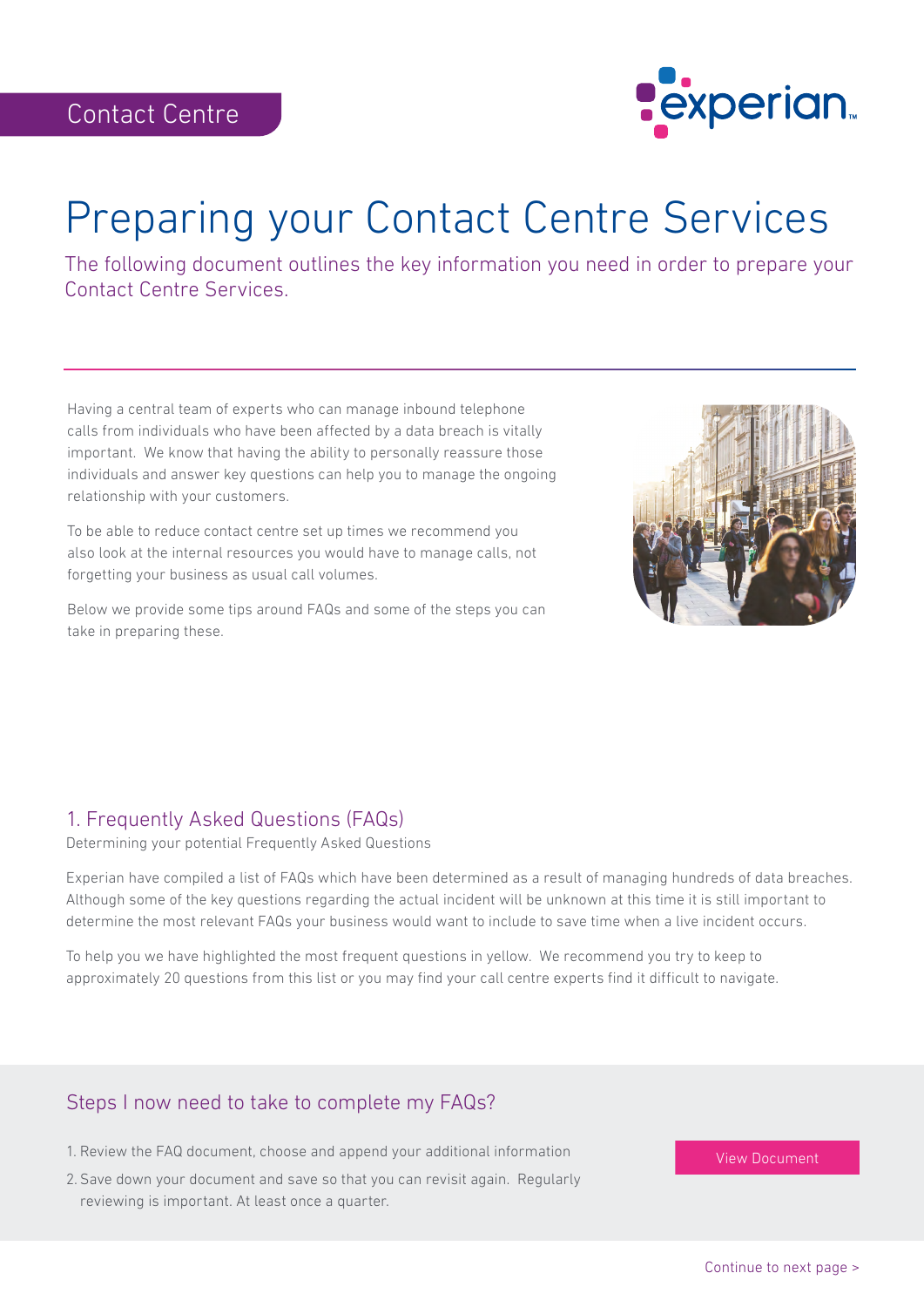#### Contact Centre Preparing your Contact Centre Services

## 2. Interactive Voice Response (IVR) Messaging

An IVR message is the recorded message which individuals are greeted with on calling the support line telephone number. Agreeing these set of messages in advance ensures you can quickly and efficiently put these live in the event of an incident.

#### Determining your IVR Messages

Below we have outlined a set of key messages which you could use in preparation. Dates would be updated at the time of the incident.

#### Steps to take to complete my IVR messages?

Please review and update the proposed scripts below

| <b>Announcement Title</b>  | <b>Announcement Script</b> |
|----------------------------|----------------------------|
| Prior go-live message      |                            |
| Greeting                   |                            |
| Hold 1                     |                            |
| Hold 2                     |                            |
| Hold 3                     |                            |
| Out of hours               |                            |
| <b>Engagement finished</b> |                            |